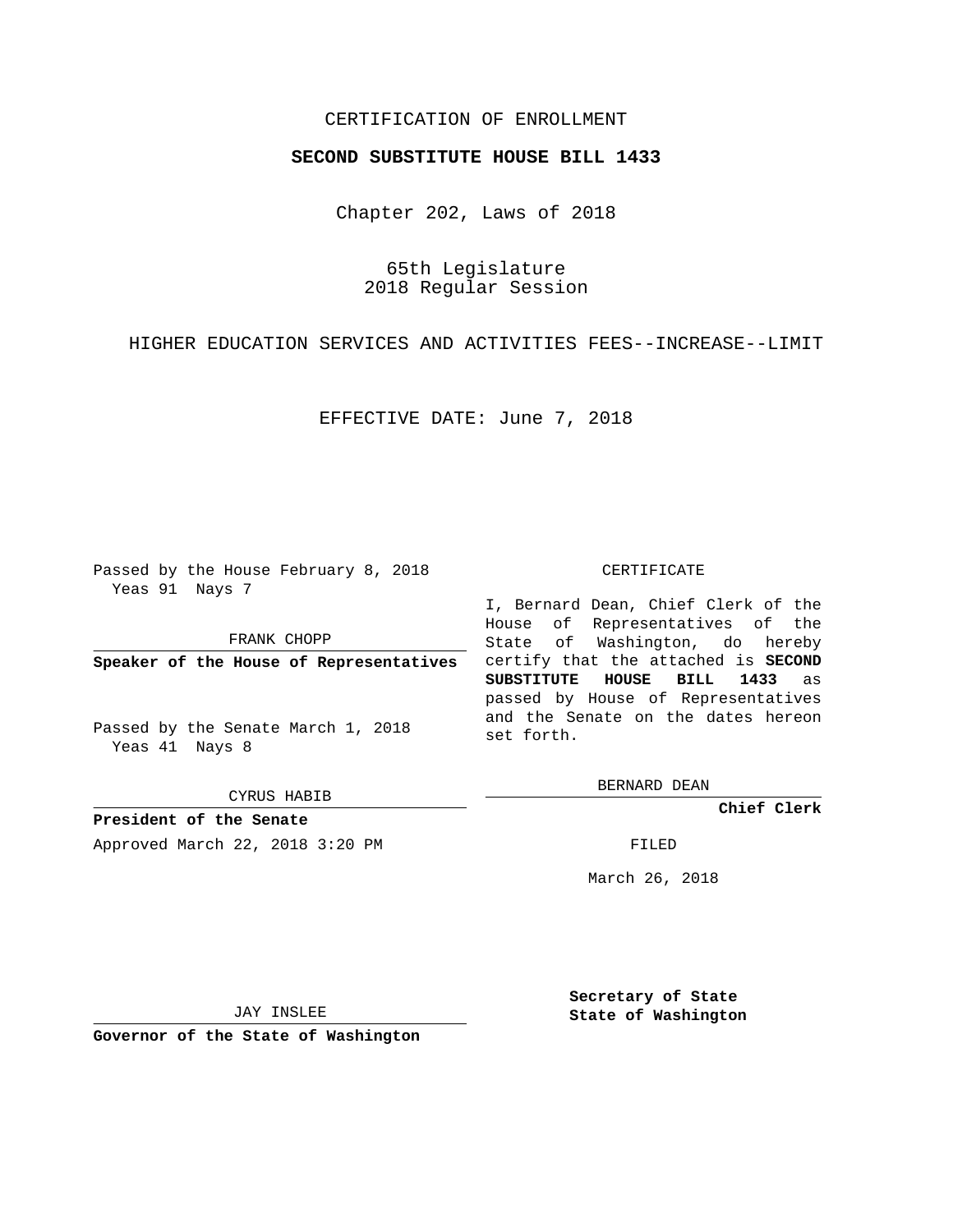## **SECOND SUBSTITUTE HOUSE BILL 1433**

Passed Legislature - 2018 Regular Session

**State of Washington 65th Legislature 2018 Regular Session**

**By** House Appropriations (originally sponsored by Representatives Stambaugh, Orwall, Haler, Tarleton, Jinkins, Pollet, Stonier, Ryu, Hargrove, Santos, and Doglio)

READ FIRST TIME 01/29/18.

 AN ACT Relating to decoupling services and activities fees from tuition; and reenacting and amending RCW 28B.15.069.

BE IT ENACTED BY THE LEGISLATURE OF THE STATE OF WASHINGTON:

 **Sec. 1.** RCW 28B.15.069 and 2016 sp.s. c 33 s 2 and 2016 c 202 s 57 are each reenacted and amended to read as follows:

 (1) The building fee for each academic year shall be a percentage of total tuition fees. This percentage shall be calculated by the office of financial management and be based on the actual percentage the building fee is of total tuition for each tuition category in the 1994-95 academic year, rounded up to the nearest half percent. After October 9, 2015, the dollar value of the building fee shall not be reduced below the level in the 2014-15 academic year adjusted for inflation. As used in this subsection, "inflation" has the meaning in 14 RCW 28B.15.066(2).

 (2) The governing boards of each institution of higher education shall charge to and collect from each student a services and activities fee. A governing board may increase the existing fee annually, consistent with budgeting procedures set forth in RCW 28B.15.045, by amounts that shall not exceed four percent per year, 20 judged reasonable and necessary by the services and activities fee 21 committee and the governing board. The governing boards of the